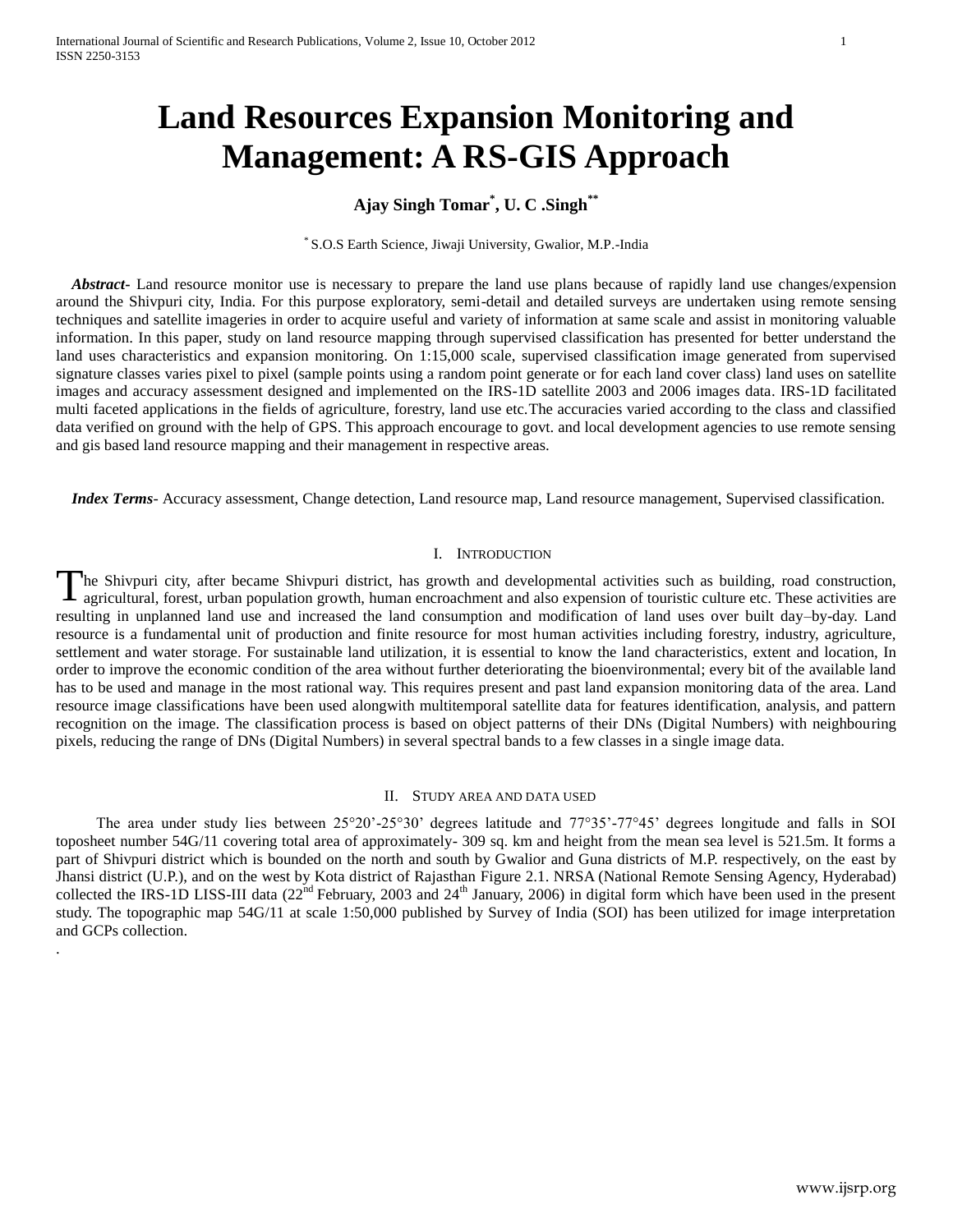

Figure 1: Location map of the study area  $(24^{\text{th}})$  January, 2006)

## III. RESULT AND DISCUSSION

 A number of data processing steps are involved in land resource data classification. The steps divided into following two categories....

- Pre-field Work
- Post-field Work

Pre-field work carried out include that satellite data, 54G/11 toposheet, geo-referencing the image (well-distributed points on prominent features such as-( intersection of streams, permanent waterbody .etc) and subset of the area (AOI), image enhancement techniques (spectral and spatial), image interpretation as well as, preparation of base maps at 1:50,000 scale of the study area (Gupta et al, 2004). Post-field work carried out include that land resource expansion classified maps based on supervised techniques, accuracy assessment, modification according to pre-field work and ground truth surveys. The GPS points were collected to prepare GPS map, analyzed and validated through ground truth survey to finalizing the classified image (GPS points overlap on image) and SOI topographic sheets. All the processing has been done on ERDAS Imagine, ArcGIS software.

## *A. Supervised Classification*

 The land resource classification operations were performed to produce land resource use and cover map from LISS III images figure 4 and 5. The process of resource classification involve such as:- Selection of a land resource classification scheme-in this study, six land resource use and cover classes were defined, the detail description of these classes along with their interpretative characteristics on the False Colour Composite (FCC) of LISS-III image given in Table 1. Sample of training signature-The number of training samples for each class have been collected from relatively homogeneous areas consisting of those classes as respective classes on the ground (D. Lu et al, 2007). Maximum likelihood classification-This classifier is based on the decision rule that the pixels of unknown class membership are allocated to those classes with which they have the highest likelihood of membership (Foody et al., 1992). In supervised classification assigned each cell in a study area to a class or category which corresponds to a meaningful grouping of locations such as- forests, water body, fields and residential areas (Peihuang et al, 2008) and algorithm examines the pixels or aggregates of each location into one of the specified number of groups or clusters present in the image. The methodology adopted for supervised classification has been shown in Figure 2.

 The land use/land cover study has been carried out on 1:50,000 scale images with 23.3 meters resolution depending on rate, pattern and trend in the study area (X. H. Liu et al, 2002). The land use/land cover supervised classified images are shown in Figure 6 and 7. The methodology adopted for temporal comparison has been shown in Figure 3. Multitemporal satellite data have been used to generate land use/land cover classes such as- forest, agriculture, waterbody, fallow land, settlement and waste land alongwith visual interpretation techniques which are verified during the field work. The temporal comparison of and use/ land cover  $(22<sup>nd</sup> Februar)$ , 2003 image and  $24<sup>th</sup>$  January, 2006 image) are shown in Table 2 and Figure 8.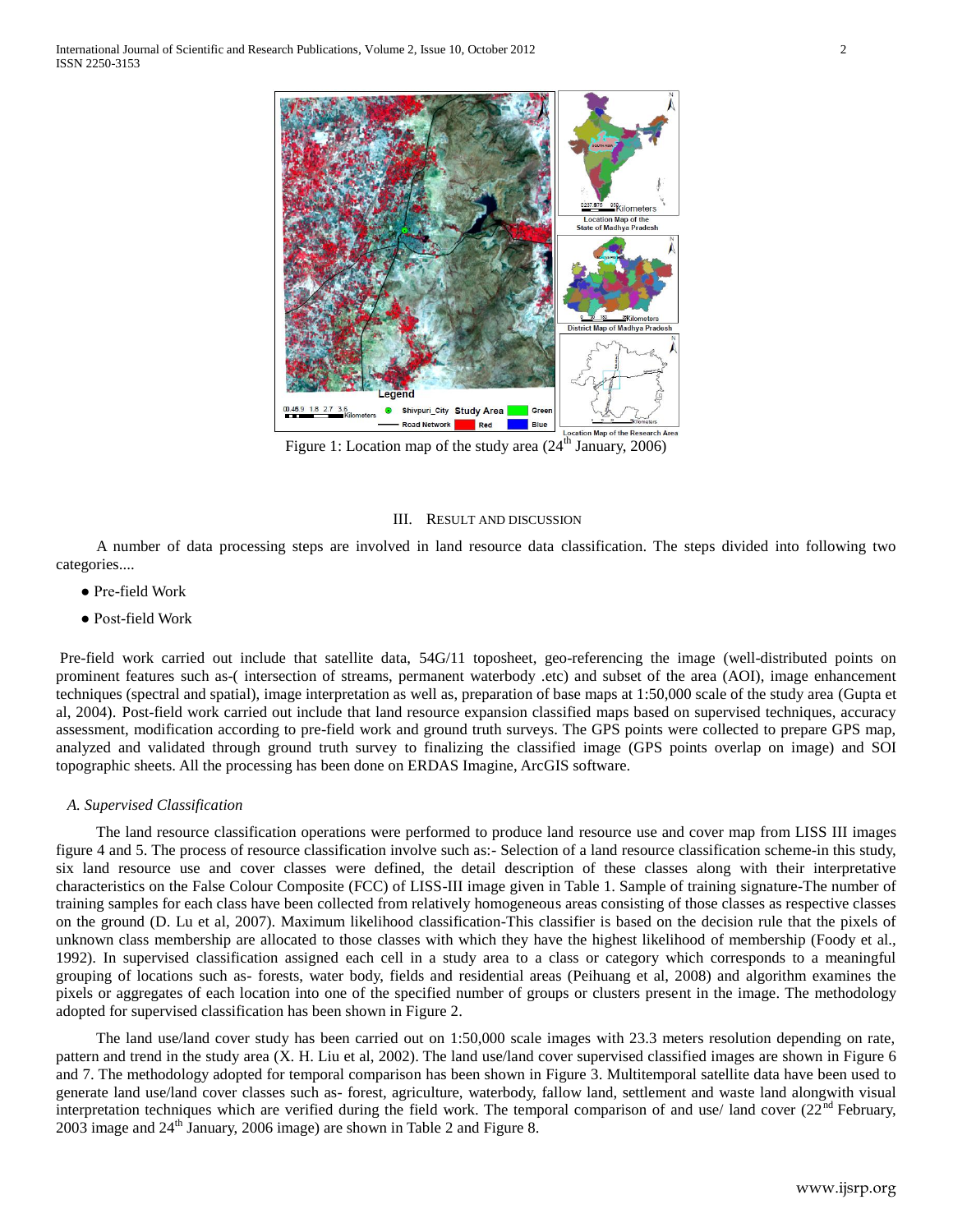| <b>Land Cover Class</b> | <b>Description</b>                   | <b>Characteristics on LISS-III FCC</b>            |  |  |
|-------------------------|--------------------------------------|---------------------------------------------------|--|--|
| Agriculture             | Regular shape, size pattern          | Dull red and smooth appearance                    |  |  |
| Forest                  | Tall dense trees                     | Light brownish to red to dark brownish with       |  |  |
|                         |                                      | rough texture                                     |  |  |
| <b>Fallow Land</b>      | Agricultural fields without crops    | Bluish/greenish grey with smooth texture          |  |  |
|                         |                                      |                                                   |  |  |
| <b>Settlement</b>       | Towns and villages; block appearance | <b>Bluish</b>                                     |  |  |
|                         |                                      |                                                   |  |  |
| Waste Land              | Degraded land, slopes in foot hills, | Light brown to greenish blue, varying in size and |  |  |
|                         | eroded soils,                        | dispersed pattern                                 |  |  |
| Water Bodies            | Reservoir and lakes                  | Cyanish blue to blue according to the             |  |  |
|                         |                                      | depth of water and sediment content               |  |  |

| Table 1: Characteristics of land use/land cover classes |
|---------------------------------------------------------|
|---------------------------------------------------------|



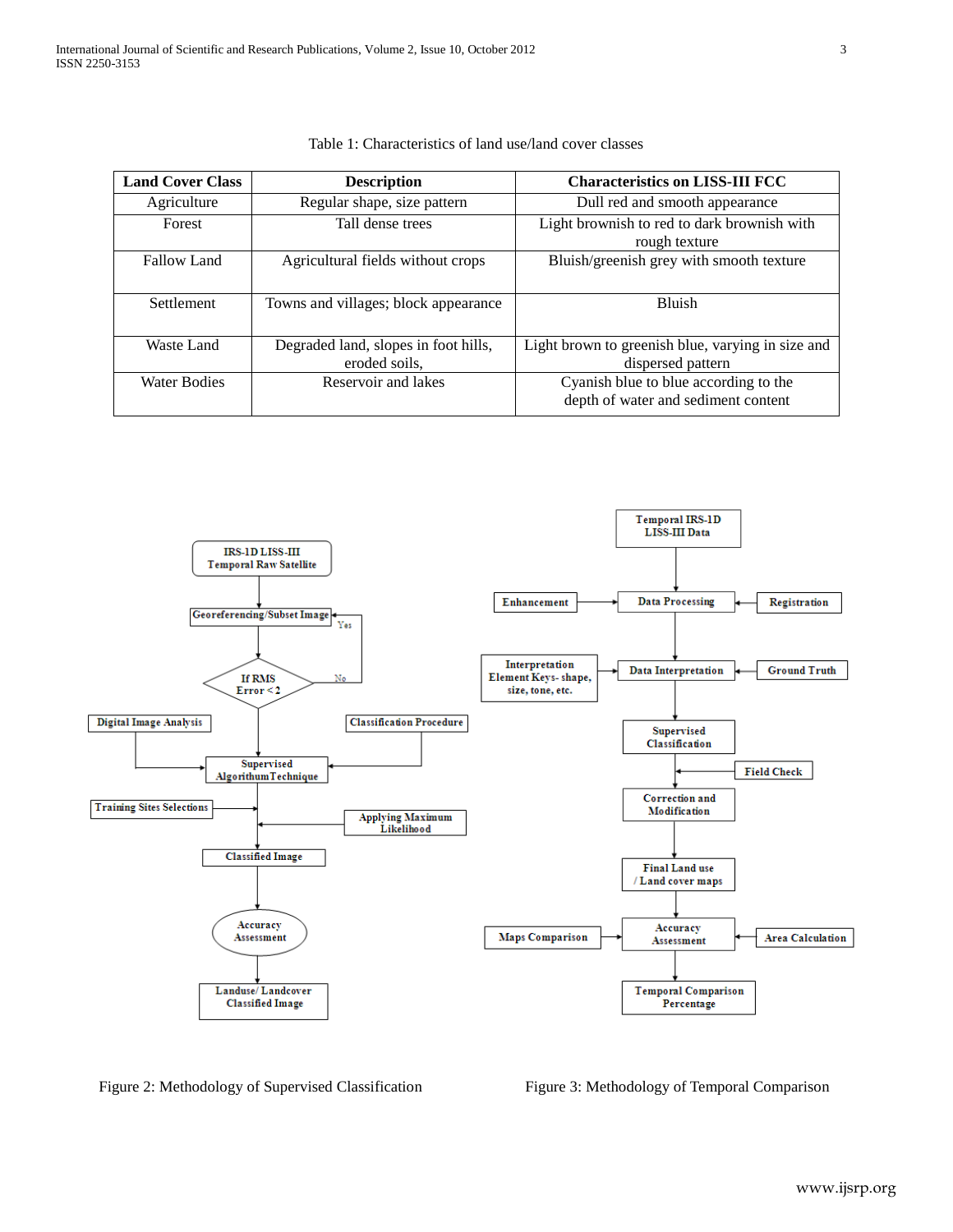



Figure 4: FCC Image of the study area (22<sup>nd</sup> February, 2003) Figure 5: FCC Image of the study area (24<sup>th</sup> January, 2006)



Figure 6: Supervised Image (22<sup>nd</sup> February, 2003) Figure 7: Supervised Image (24<sup>th</sup> January, 2006)

Legend 10.50 **Nater Body** Fallow Land  $\overline{2}$ 3<br><mark>⊐ Kilometers</mark> Fores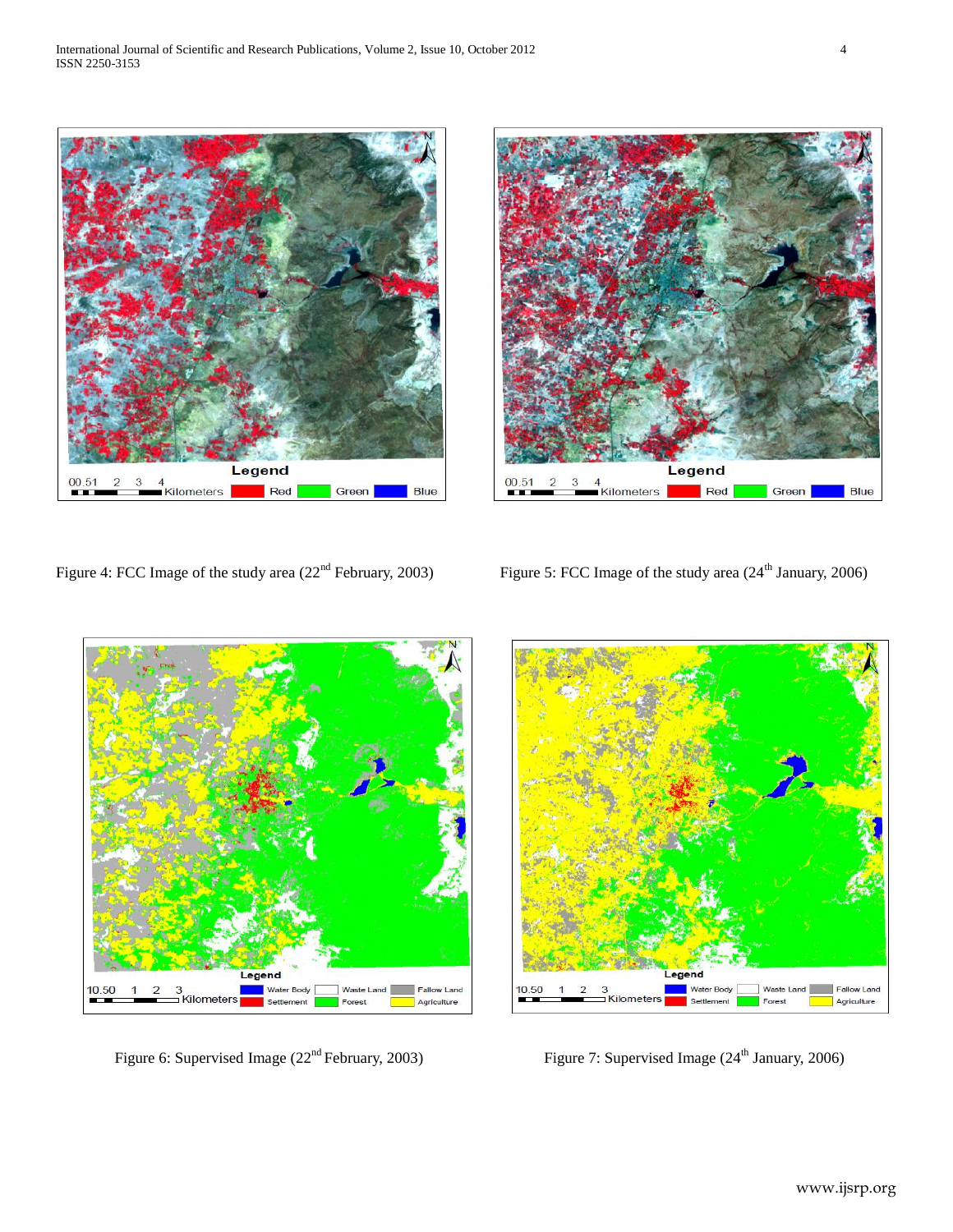International Journal of Scientific and Research Publications, Volume 2, Issue 10, October 2012 5 ISSN 2250-3153

## 1 Agricultural Land

The Kharif and Rabi are two main crops cultivated in the area. The Kharif crops are Soyabeen, Ground nut etc. while the major Rabi crops are Wheat, Gram etc. Mostly agricultural area occurs in the western portion and the eastern margin of the study area. The agriculture area covers approximately 65.415sq.km and 115.165sq.km on classified images of 2003 and 2006 respectively (Figure 6 and 7). In the study area, the temporal comparison is +12.756% (Table 2). The agricultural activities are distinct by geometric arrangements of the field. Agricultural land appears in bright red to red in color and is easily separated from surrounding forest area with the regular shape, size in contiguous to non-contiguous pattern on satellite images (Anderson et al., 1976).

## 2 Fallow Land

The fallow land is clearly separated from crop land with dark greenish tone, smaller size, and regular/irregular shape, contiguous to non-contiguous pattern on satellite images (Anderson et al., 1976). These lands are used for cultivation but temporally allowed to uncultivation for one or more seasons. It is under dry land farming, paddy and other dry crops. Mostly fallow lands are found in most of the western portion of the study area. The area under fallow land covers 68.594sq.km and 29.610sq.km approx on classified images of 2003 and 2006 respectively (Figure 6 and 7). The temporal comparison is -9.996% in the study area (Table 2).

## 3 Forest Land

Forests of the study area are largely tropical to sub tropical type from which the timbers, fuel wood, fodder and food products are extracted as well as encroachment in nature. Most of the forest area is covered by the reserved forest such as- Madhav National Park, Chironji Park with dense canopy of tall trees, occupying the eastern half of the study area with characteristic light brownish to red to dark brownish, smooth texture and irregular shape on satellite images. The forest area covers about of 148.607sq.km and 126.351sq.km on classified images of 2003 and 2006 respectively (Figure 6 and 7). The temporal comparison is -5.707% (Table 2) in the study area.

## 4 Settlement

Settlement covers buildings, transportation, communication utilities etc. in association with waterbody, agricultural and forest lands. Settlement is widely spread in central part of the study area. Roads and Railway lines are distinguished by characteristic linear features. It covers an area of 1.338sq.km 2.596sq.km on classified images of 2003 and 2006 respectively (Figure 6 and 7) along with the temporal comparison +0.323% (Table 2). Settlement appears scattered in bluish green tone in varying shape and size, located close to water and agricultural sources (Anderson et al., 1976).

## 5 Waste Land

Waste lands are covering significant portion of available land resources. It is generally degraded land in hilly topographic locations. Waste lands are associated with moderate slopes in foot hills, eroded soils, rocks and are surrounded by agricultural plain land. Mostly waste lands are distributed haphazardly in the study area with characteristic light brown to greenish blue, varying in size and dispersed pattern on satellite images (Anderson et al., 1976). It covers approximately an area of 23.784sq.km and 33.338sq.km on classified images of 2003 and 2006 respectively (Figure 6 and 7). The temporal comparison in the study area is +2.450% (Table 2).

## 6 Water Body

A number of reservoirs, lakes are found in study area such as- Bhagora Tal, Chand Pata Tal, Madhav Lake, Signiwas Tal, Raichand Kheri Tal etc. These water bodies are occupying low land, plain lands, surrounded by hills and are generally used for domestic water supply, hydel power generation and irrigation purposes. It is depending on the availability of seasonal water in the nature. These are seen clearly on satellite images in blue or cyan colour depending on the depth of water (Anderson et al., 1976). It covers an area of 1.325sq.km and 2.028sq.km NE-SE on classified images of 2003 and 2006 respectively (Figure 6 and 7) along with the temporal comparison +0.180% (Table 2).

| Supervised          | LISS-III (2003) |        | $LISS-III$ (2006) |        | <b>Differences</b> |           |
|---------------------|-----------------|--------|-------------------|--------|--------------------|-----------|
| LU/LC               | Area (sq.km)    | $\%$   | Area (sq.km)      | $\%$   | Area (sq.km)       | $\%$      |
| Agriculture         | 65.415          | 21.170 | 115.165           | 37.270 | $+49.750$          | $+12.756$ |
| Forest              | 148.607         | 48.093 | 126.351           | 40.890 | $-22.257$          | $-5.707$  |
| Fallow Land         | 68.594          | 22.199 | 29.610            | 9.583  | $-38.983$          | $-9.996$  |
| <b>Settlement</b>   | 1.338           | 0.433  | 2.596             | 0.840  | $+1.258$           | $+0.323$  |
| Waste Land          | 23.784          | 7.697  | 33.338            | 10.789 | $+9.554$           | $+2.450$  |
| <b>Water Bodies</b> | 1.325           | 0.429  | 2.028             | 0.656  | $+0.702$           | $+0.180$  |

Table 2: Supervised Comparison (generated from  $22<sup>nd</sup>$  February, 2003 &  $24<sup>th</sup>$  January, 2006 images)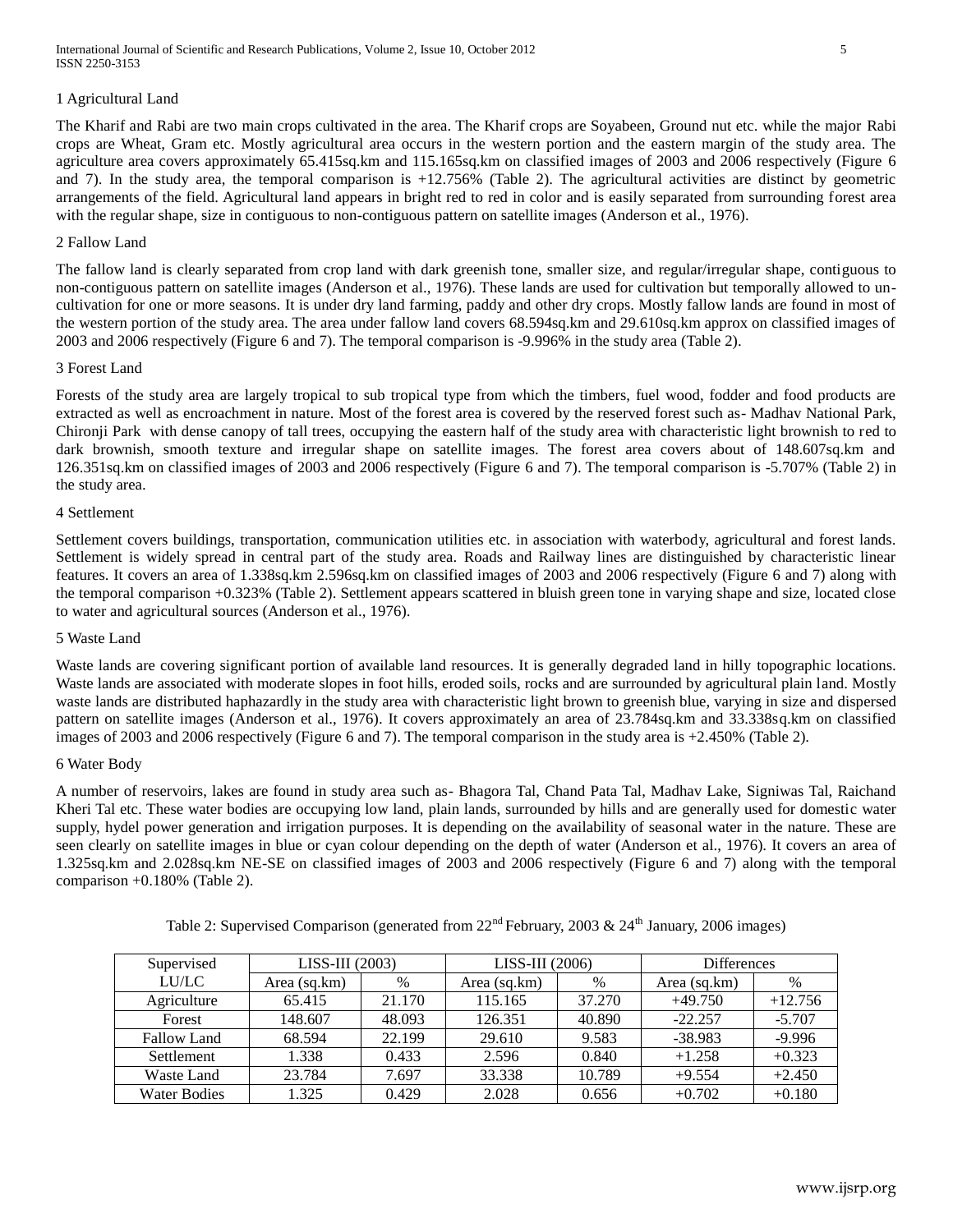

Figure 8: Supervised Comparison Chart (generated from  $22<sup>nd</sup>$  February, 2003 &  $24<sup>th</sup>$  January, 2006 images)

## *B. Thematic Accuracy Assessment:*

Thematic maps produced with remote sensing and geographical information systems (GIS) technologies have provided detailed information to the users of the land use/land cover maps (J. E. Mendoza et al, 2002). Key to the usefulness of a map for any user is the degree of quality, or accuracy of the map. Accuracy assessment of the classified images has been carried out based on the land use/land cover ground truth data collected. Random sampling points have been implemented based on the land cover classes (D. P. Roy et al, 2002). The results of the accuracy assessment are presented in Table 3. The overall accuracy of the land use/land cover calculated are 83.63%and 0.8238 respectively for 2003 image, while accuracy measures and kappa statistics of 87.60% and 0.8814 were obtained for 2006 image.

| S.                      | Supervised          |              | $LISS-III$ (2003) | $LISS-III$ (2006) |                  |  |
|-------------------------|---------------------|--------------|-------------------|-------------------|------------------|--|
| No.                     |                     |              |                   |                   |                  |  |
|                         |                     |              |                   |                   |                  |  |
|                         | <b>LU/LC</b>        | Area (sq.km) | Accuracy $(\% )$  | Area (sq.km)      | Accuracy $(\% )$ |  |
|                         |                     |              |                   |                   |                  |  |
| $\overline{1}$          | Agriculture         | 65.415       | 84.48             | 115.165           | 88.96            |  |
|                         |                     |              |                   |                   |                  |  |
| 2                       | Forest              | 148.607      | 78.95             | 126.351           | 92.65            |  |
| 3                       | Fallow Land         | 68.594       | 80.95             | 29.610            | 84.76            |  |
| $\overline{4}$          | Settlement          | 1.338        | 94.24             | 2.596             | 95.87            |  |
| 5                       | Waste Land          | 23.784       | 70.43             | 33.338            | 82.92            |  |
| 6                       | <b>Water Bodies</b> | 1.325        | 92.78             | 2.028             | 80.45            |  |
| <b>Overall Accuracy</b> |                     | 83.63        |                   | 87.60             |                  |  |
|                         | $(\%)$              |              |                   |                   |                  |  |
| Overall Kappa           |                     | 0.8238       |                   | 0.8814            |                  |  |
|                         | <b>Statistics</b>   |              |                   |                   |                  |  |

Table 3: Thematic Accuracy Assessment ( $22<sup>nd</sup>$  February, 2003 &  $24<sup>th</sup>$  January, 2006)

## *C. Land use/Land cover management:*

To determine the land use/land cover management factors, the application of Remote Sensing and GIS techniques is needed. Each land resource management factor does not have same effect but it is interlinked with agriculture, watershed, soil condition, environment, topography, forest etc. (Xian-Jun Shi et al, 2008). The land use/land cover management views are given below.

## 5.1 Agricultural Management

In the western portion of the study area, most of the area is occupied by agricultural land. They produce wheat, groundnut, mustered, gram, sugarcane, and soyabeen etc. Agricultural lands are increasing due to peoples cutting valuable tree that are surrounding the agricultural land for increasing the agricultural fields and settlement. Management point of view, Set up the agricultural land priorities based on farming systems, valley area utilized, crop types, the area under green cover, black soil type with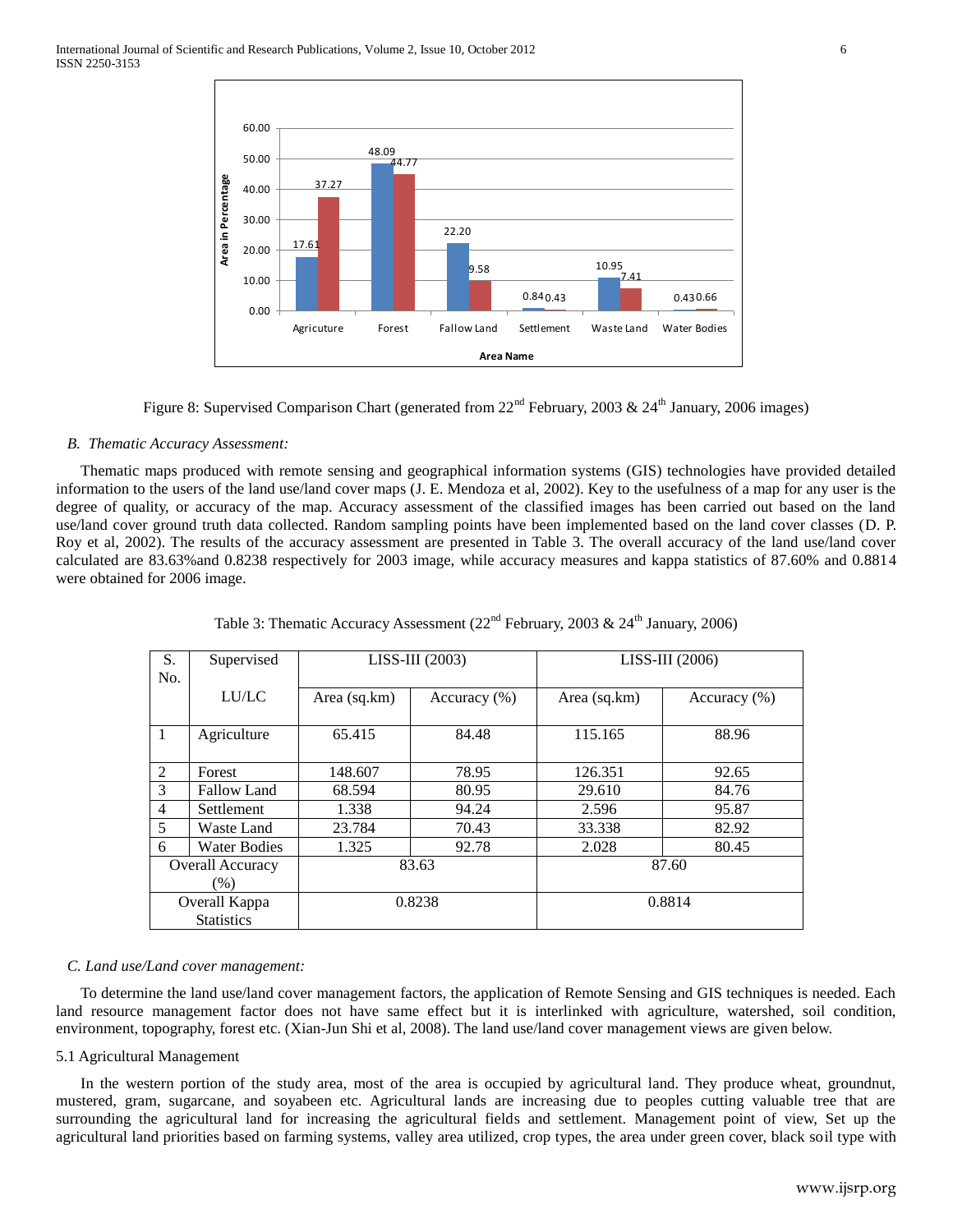good ground water potential etc. the agricultural land having gentle slope should be properly fenced with adequate irrigation facilities. Steep hill slopes should be developed as grass lands, strip cropping, stream frequency and drainage density should use in the agricultural land development and management.

#### 5.2 Forest Management

In the northern to southern portion of the study area, hilly undulating terrain land and dry deciduous forest are in the study area. They based on statistics, forest lands are being converted into degraded and open forest which is due to soil erosion, high run-off, cutting of thick forest cover for fibre and timber, improper drainage system contribute to the degradation phenomena of the forest and agricultural, settlement expansion in the northern and southern portions of the study area. Degraded and open forest covers are needed to be converted into thick forest cover in areas having black soil through systematic and rich plantation, protection by forest boundary, proper drainage system (Mundia et al, 2005) and control over the agricultural and settlement expansion towards the forest area for protection and management.

## 5.3 Fallow Land Management

Fallow land is being converted into other uses. The variations in area covered under agriculture and fallow land attributed to changes in crop rotation, harvesting time and conversion of these lands into plantation. The areas indicated (southern to western) as fallow do not represent the true potential area available as land currently under pasture maybe suitable for cultivation and would add to the estimation of fallow area. Identifying pastoral lands as distinct from field crops is the next phase in providing a more accurate assessment of the extent of fallow land during this period.

## 5.4 Settlement Management

Rapid and unplanned urbanization not only results in adverse economic development but also causes unguided expansion of the city and creates problems of infrastructure planning and management. The urban area is creating pressure on the city surrounded rural systems and other resources. Most of the urban and industrial development occurs in the around the city and central part of the study area. Urban area can be managed through minimization of unplanned expansion towards agricultural and forest area. Urban environmental issues, change detection and trend analysis, area estimation, site selection, digital elevation model studies have provided information regarding the presence of open land, sparsely vegetated land and unfertile land for agriculture (waste land) which are needed to be managed and developed in the study area (Defreis et al, 1999). Remote Sensing has helped in analyzing these problems at their very root and suggest remedial measures.

## 5.5 Waste Land Management

The north-western portion of the study area, all lands are not equally resourceful, some are good and some are waste. Waste lands are found at many places in the study area and waste land increasing because of improper drainage frequency, settlement garbage, water level down and some palace soil not having porosity, permeability, and soil mix with rocks. Management points of view, after proper treatment, are suitable for settlement and afforestation purposes. In the public awareness and drainage systems, recharge of the ground water, vegetation density be increased while the siltation rate in water bodies and over grazing by animals be checked.

#### 5.6 Water Body Management

The water body occurs in the eastern portion of the study area. A number of water harvesting structures for the artificial recharge surface and sub-surface water bodies such as check dams, percolation tanks etc. should be constructed over natural streams where suitable geologic and hydrologic conditions prevail. Existing ponds and lakes should be renovated, their embankments be restrengthend and desiltified and the rate of siltation in lakes and reservoirs be checked. The quality and quantity of water in these water bodies be periodically determined and adequate mitigation measurements be adopted for monitoring and control of pollution in the water regime.

#### IV. RESULTS AND DISCUSSIONS:

Land resource mapping and management serves as a basic inventory of land resources for all levels of government, private industry. Rapid developments in Shivpuri city, there is a need for real time monitoring of the land based changes. This study implemented a multi-temporal data classification approach to produce an accurate land use/land cover map and analysis and identify the temporal change detection in last few years. Basically, two approaches are used for the classification of land use/land cover maps. The first is the visual discrimination and second approach supervised classification carried out for some of the classes, accuracy assessments were examined on various land use/land cover classes through the multi-temporal satellite images.

The methodologies described above have been shown in Figure 2 and 3. The various land use and land cover classes delineated include settlement, agriculture, forest, water body, waste land and fallow land. Comparison of land use/land cover maps indicate temporal changes between land use/land cover features. The observation detected that the forest (-5.707%) and fallow land (-9.996%) are decreasing while agricultural land (+12.756%), settlement areas (+0.323%), waste land (+2.450%) and water bodies (+0.180%) are increasing. The area of each class for LISS-III (year 2003) and LISS-III (year 2006) data has been compiled in Table 2 and also shows